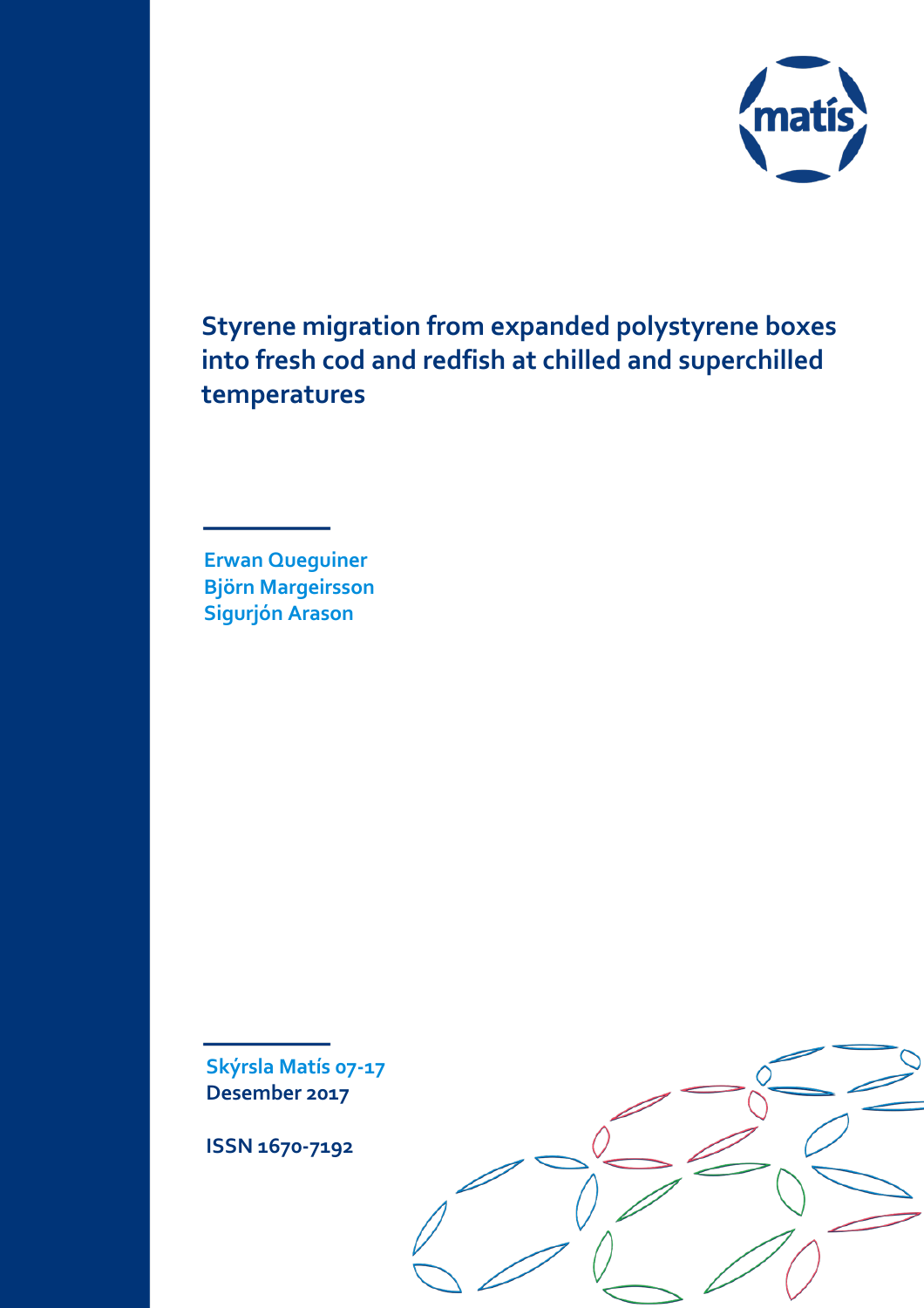# **Skýrsluágrip Matís ohf**<br>Icelandic Food and Biotech R&D



# **Report summary**

| Titill / Title           | Styrene migration from expanded polystyrene boxes<br>into fresh cod and redfish at chilled and superchilled<br>temperatures                                                                                                                                                                                                                                                                                                                                                                                                                                                                                                  |                                                         |               |  |
|--------------------------|------------------------------------------------------------------------------------------------------------------------------------------------------------------------------------------------------------------------------------------------------------------------------------------------------------------------------------------------------------------------------------------------------------------------------------------------------------------------------------------------------------------------------------------------------------------------------------------------------------------------------|---------------------------------------------------------|---------------|--|
| Höfundar / Authors       | Erwan Queguiner <sup>1</sup> , Björn Margeirsson <sup>2,4</sup> , Sigurjón Arason <sup>3,4</sup>                                                                                                                                                                                                                                                                                                                                                                                                                                                                                                                             |                                                         |               |  |
|                          | <sup>1</sup> Master's student at University of Western Brittany, France, <sup>2</sup> RPC Sæplast/RPC<br>Tempra, <sup>3</sup> Matis ohf, <sup>4</sup> University of Iceland                                                                                                                                                                                                                                                                                                                                                                                                                                                  |                                                         |               |  |
| Skýrsla / Report no.     | $07-17$                                                                                                                                                                                                                                                                                                                                                                                                                                                                                                                                                                                                                      | Útgáfudagur / Date:                                     | December 2017 |  |
| Styrktaraðilar /Funding: | <b>RPC Tempra</b>                                                                                                                                                                                                                                                                                                                                                                                                                                                                                                                                                                                                            |                                                         |               |  |
| Ágrip á íslensku:        | Markmið tilraunarinnar var að rannsaka mögulegt flæði stýrens<br>frauðplastkössum í fersk þorsk- og karfaflök, sem geymd eru við dæmigert<br>hitastig í sjóflutningi á ferskum flökum frá Íslandi til Evrópu eða Ameríku.<br>Amerískir kaupendur óska eftir því að fiskflökum sé pakkað í plastpoka fyrir<br>pökkun í frauðplastkassa vegna mögulegrar stýrenmengunar úr frauði í fisk. Því<br>var í þessu verkefni mælt stýren í fiski, sem geymdur hafði verið án plastpoka í<br>frauðkössum, og magn stýrens borið saman við viðmið bandaríska matvæla- og<br>lyfjaeftirlitsins (FDA).                                    |                                                         |               |  |
|                          | Í heildina voru 12 frauðkassar, sem innihéldu þorsk- eða karfaflök, geymdir í 4, 7<br>eða 13 daga við annaðhvort -1 °C eða 2 °C, sem samsvarar annars vegar<br>ákjósanlegasta og hins vegar hæsta líklega hitastigi í sjóflutningi með fersk flök.<br>Eitt 10-50 g sýni var tekið úr neðsta hluta neðsta fiskflaks í hverjum kassa og hafði<br>þar með verið í beinni snertingu við frauðplast og því komið fyrir í glerflösku. Því<br>næst voru sýnin 12 send til greiningar hjá Eurofins, alþjóðlegri rannsóknastofu í<br>Þýskalandi.                                                                                      |                                                         |               |  |
|                          | Niðurstöðurnar sýna að magn stýrens, sem og annarra óæskilegra efna líkt og<br>bensens og tólúens, var undir 0,01 mg/kg fisks í öllum tólf fisksýnunum. Viðmið<br>(hámark) FDA er 90 mg af stýreni í hverju kg af fiski á einstakling á dag, sem<br>jafngildir skv. niðurstöðum þessarar tilraunar er að neytandi þarf að neyta<br>daglega 9000 kg af fiski til að nálgast viðmið FDA sem er mjög óraunhæft magn.<br>Meginniðurstaða þessarar tilraunar er því að ekki er nauðsynlegt að pakka<br>ferskum fiskflökum í plastpoka fyrir pökkun í frauðplastkassa, sem geyma og flytja<br>á við kældar og ofurkældar aðstæður. |                                                         |               |  |
| Lykilorð á íslensku:     |                                                                                                                                                                                                                                                                                                                                                                                                                                                                                                                                                                                                                              | Stýrenflæði, frauðplast, ferskur fiskur, þorskur, karfi |               |  |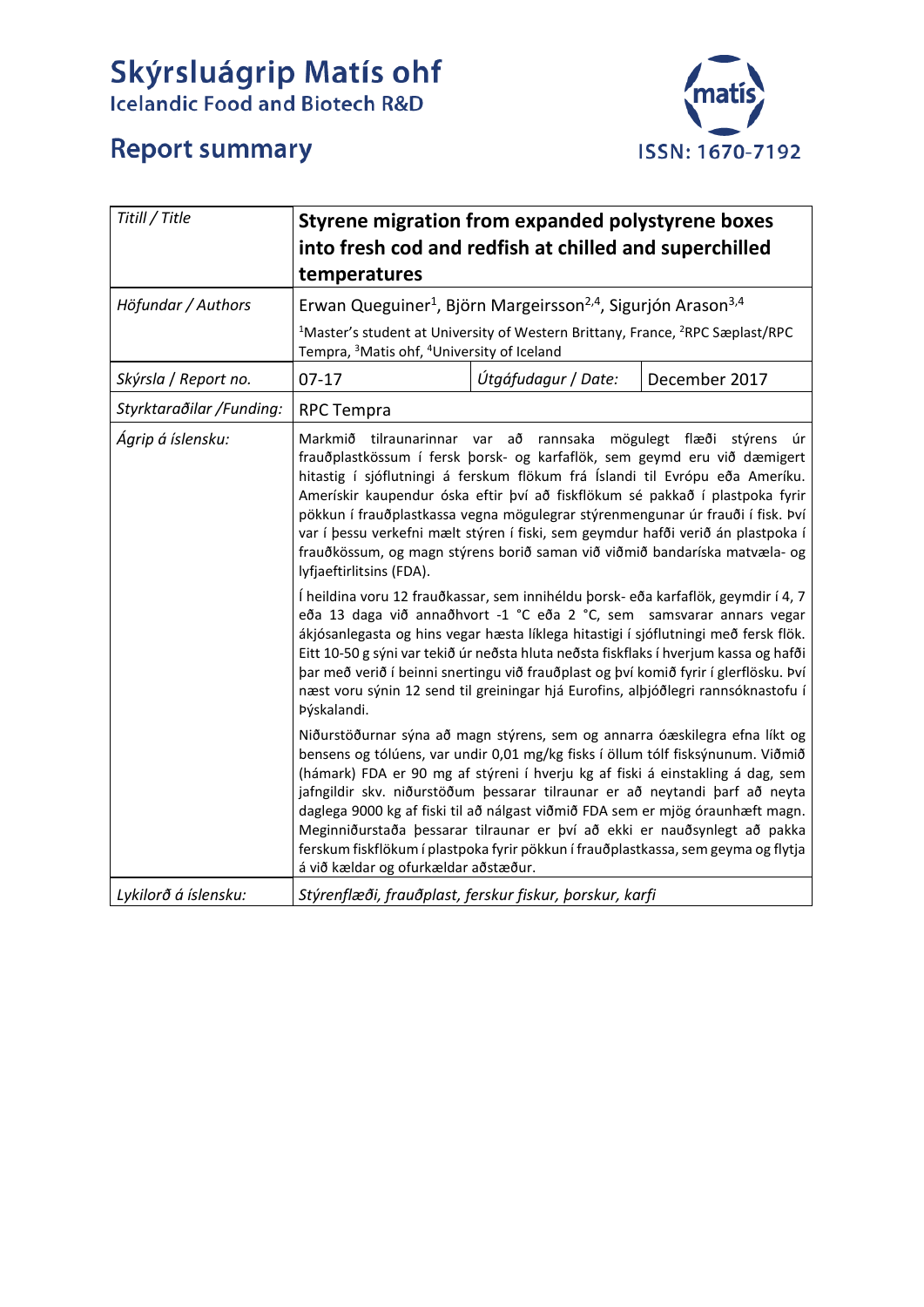# **Skýrsluágrip Matís ohf**<br>Icelandic Food and Biotech R&D



# **Report summary**

| Summary in English: | The aim of the study was to investigate possible styrene migration from expanded<br>polystyrene into fresh cod and redfish, two important export fish species in<br>Iceland, while stored under conditions mimicking transport by ship from Iceland<br>to America and Europe. American buyers wish to have a plastic bag between EPS<br>boxes and fish during transport as a safety measure due to possible styrene<br>migration. Thus, this project was conducted to investigate if adding a plastic bag<br>is necessary with regards to safety limits for styrene migration from packaging to<br>food set by the FDA (US Food and Drug Administration). |
|---------------------|-----------------------------------------------------------------------------------------------------------------------------------------------------------------------------------------------------------------------------------------------------------------------------------------------------------------------------------------------------------------------------------------------------------------------------------------------------------------------------------------------------------------------------------------------------------------------------------------------------------------------------------------------------------|
|                     | A total of twelve samples of cod and redfish were stored in EPS boxes<br>manufactured by Tempra ltd. for 4, 7 and 13 days at two temperatures (-1 °C, 2<br>°C) which represent optimal and expected maximum storage temperatures<br>during sea transport of fresh fish. A sample of 10-50 grams of fish, which had<br>been in direct contact with the packaging, was taken from the bottom of each<br>box, as it is considered the most hazardous place regarding styrene migration,<br>and put in a glass bottle before analysis. Finally, the twelve samples of fish were<br>sent to Eurofins, an international laboratory in Germany, for analysis.    |
|                     | The results show that styrene content, and other solvent residues like benzene<br>or toluene, were below 0.01 mg/kg in all twelve samples of fish. The FDA's daily<br>intake limit of styrene is 90 mg/kg per person per day, which means that in this<br>study an unrealistic intake of at least 9000 kg of fish would be necessary to exceed<br>this FDA's limit. The main conclusion from this study is therefore that a plastic<br>bag is not needed to safely pack cod and redfish fillets into EPS boxes to be stored<br>under chilled and superchilled temperatures.                                                                               |
| English keywords:   | Styrene migration, expanded polystyrene, fresh fish, cod, redfish                                                                                                                                                                                                                                                                                                                                                                                                                                                                                                                                                                                         |

© Copyright Matís ohf / Matis - Food Research, Innovation & Safety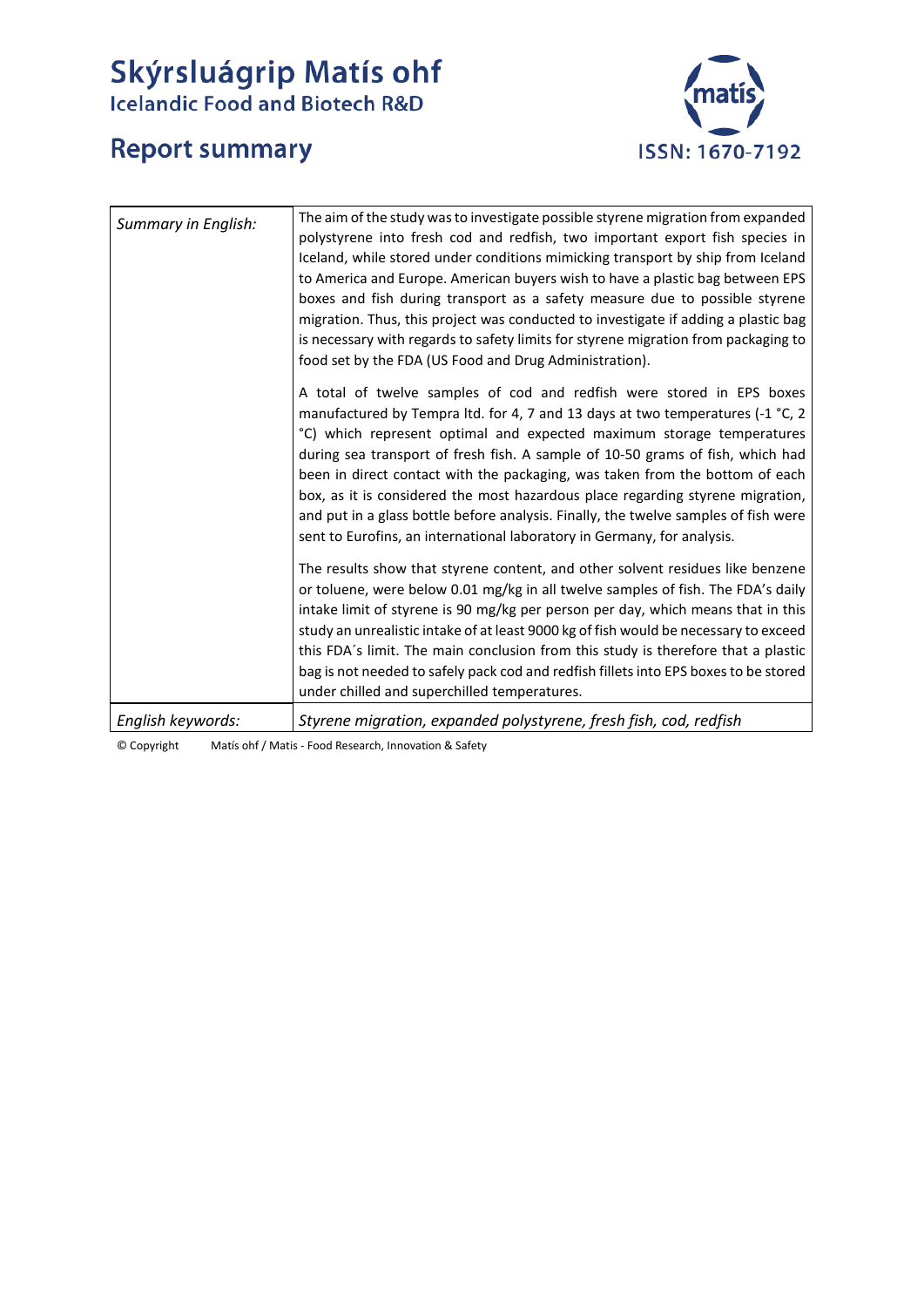# Contents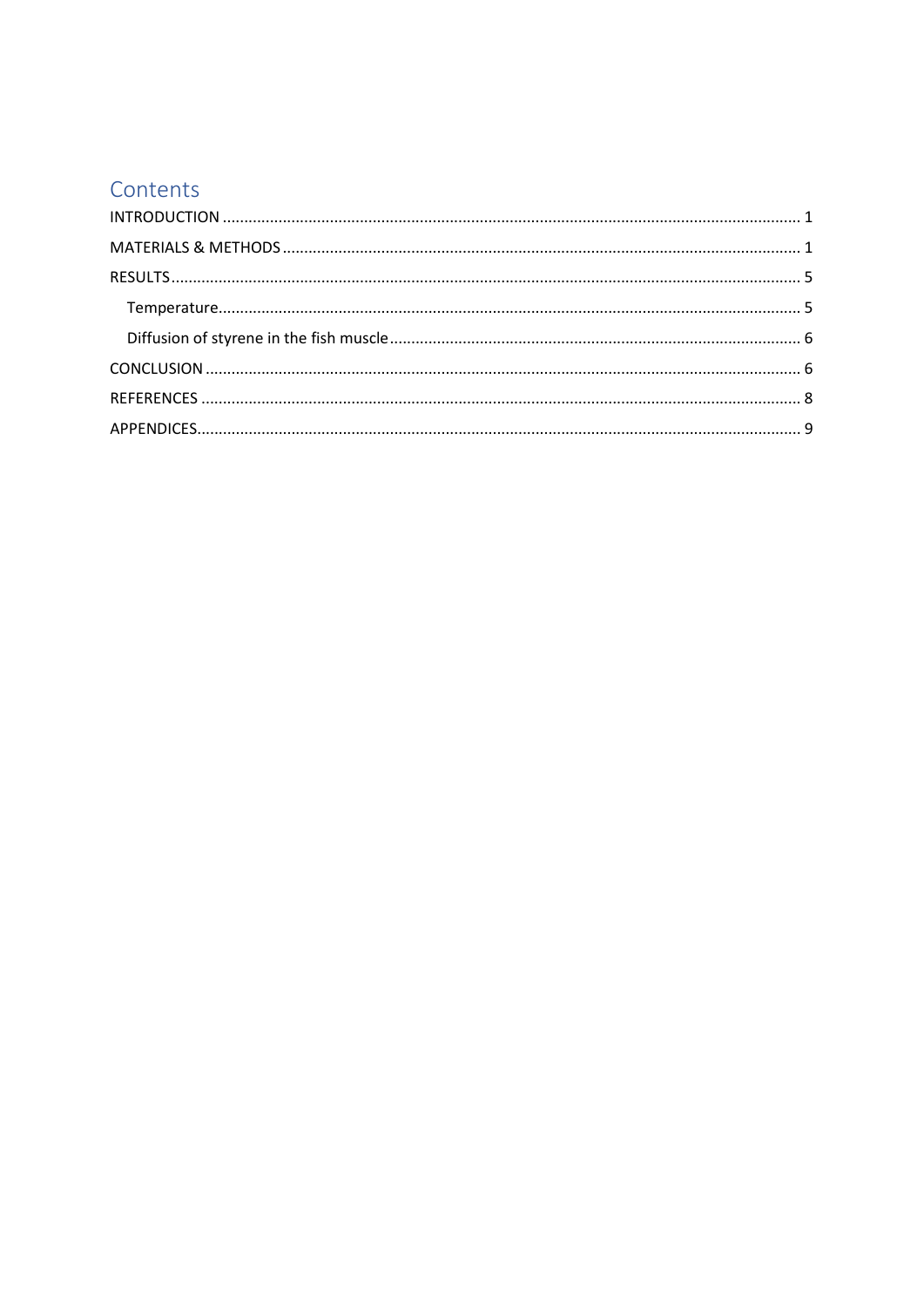## <span id="page-4-0"></span>INTRODUCTION

Tempra is a plastic manufacturer of EPS (expanded polystyrene) boxes, used mainly for food packaging in Iceland and throughout the world. Traditional EPS boxes (Figure 1) are widely used for the transport of fish by truck, plane or ship. EPS is manufactured with styrene beads which are heated in high pressure steam and bound to each other. The final packaging is comprised of 98% air and 2% polystyrene. During the production process, styrene monomer can be obstructed in the EPS product and can possibly migrate out of the packaging into the food.



*Figure 1. Traditional EPS box used for fish transport*

The project was to elaborate and monitor a plan for studying the possible migration of styrene from expanded polystyrene boxes to fresh fish. The most important factors controlling the transport are temperature, storage time of fish and fish species. It has been shown that fat content of the food can also affect the migration of styrene into food (Lickly et al., 1995, Tawfik, 2014), thus both cod and redfish are considered in this current study. Nowadays, American buyers wish to have the fish packed in a plastic bag inside the EPS box, contrary to the Europeans who allow it without the plastic bag. In this study, we tried to determine if possible migration of styrene into the fish could occur, which would bring possible impact on human health and whether adding a plastic bag between the fish and the EPS box is necessary with regards to safety limits on styrene migration from packaging to food set by the FDA (US Food and Drug Administration).

## <span id="page-4-1"></span>MATERIALS & METHODS

Fish fillets from a fish store were put in EPS boxes (Figure 2) and placed in controllable air climate chambers, manufactured by Celsius (Reykjavík, Iceland) at Matís in Reykjavík, Iceland.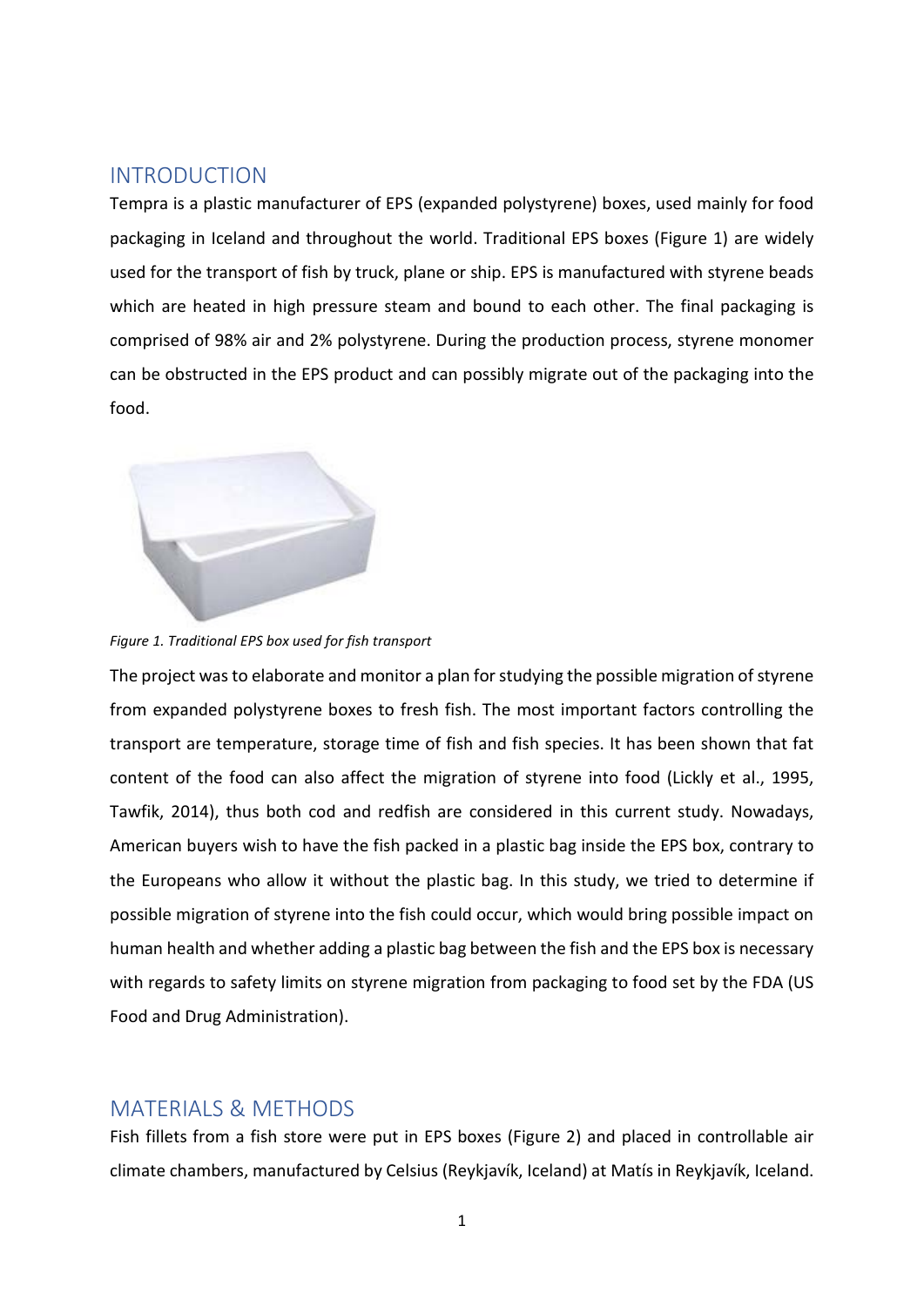

*Figure 2. EPS boxes with fish before placing them in air climate chambers*

Cod and redfish (Figure 3), two species which are commonly fished around Iceland and important export species, were tested at two different storage temperatures: -1 °C and 2 °C, which corresponds to realistic optimum and maximum temperatures for the present sea transport of fresh fish to other countries. The two fish species were also of interest for their different fatty level (cod with about 0.7% and redfish with 1-3%), with a higher rate for the redfish, which could play a role for the styrene migration into food. Some of the fish were placed in EPS boxes with drain holes, iced on top in the traditional way, and stored at 2 °C. The rest was placed in EPS boxes without drain holes and stored at -1 °C. Onset temperature loggers (Figure 4), type UTBU-001, were placed inside each box and in the air climate chambers to monitor the temperature during the test. This logger has an accuracy of ±0.2 °C, a resolution of 0.02 °C and an operating range of -20 °C to +70 °C. The diameter is 30 mm and the thickness is 17 mm.



*Figure 3. a) redfish fillets and b) cod fillets in EPS boxes*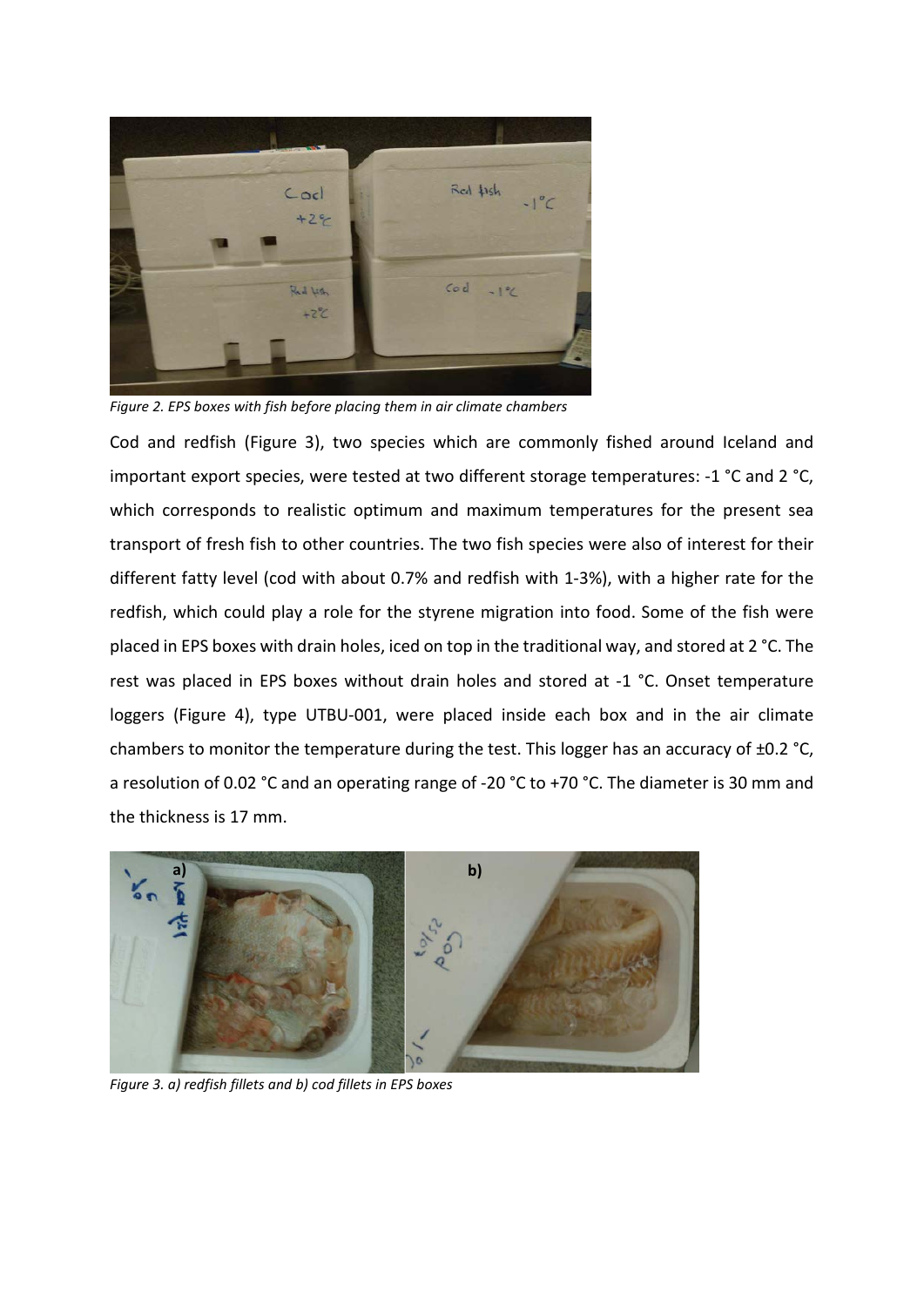

*Figure 4. Onset temperature logger*

Fresh fish fillets were collected from a fish store and packed in 3-kg EPS boxes manufactured by Tempra ltd. (Hafnarfjörður, Iceland) on the 19<sup>th</sup>, 25<sup>th</sup> and the 28<sup>th</sup> of July 2017. The fish fillets were either with or without skin. In case of skin on, the bottom fillets had the non-skin side in direct contact with the EPS box. Following packing, the fish was stored in the EPS boxes at either -1 °C or 2 °C for 4, 7 or 13 days, i.e. until the experimental samples were taken on the 1<sup>st</sup> of August 2017. A sample of 10-50 grams of fish was taken from the bottom of each box in contact with the packaging (Figure 5), as it is considered the most hazardous place regarding styrene migration, and put in a glass bottle before analysis.



*Figure 5. Sampling procedure before analysis*

Samples were prepared at Matís (Figure 6), placed in a box filled with ice, and transferred by plane to Eurofins (Figure 7), an international laboratory specialized in bioanalysis located in Germany, for analysis by Gas Chromatography/Mass Spectrometry. The samples were measured by Eurofins between 7<sup>th</sup> and 9<sup>th</sup> of August, i.e. at least 10, 13, and 19 days after the fish was packed in the EPS boxes.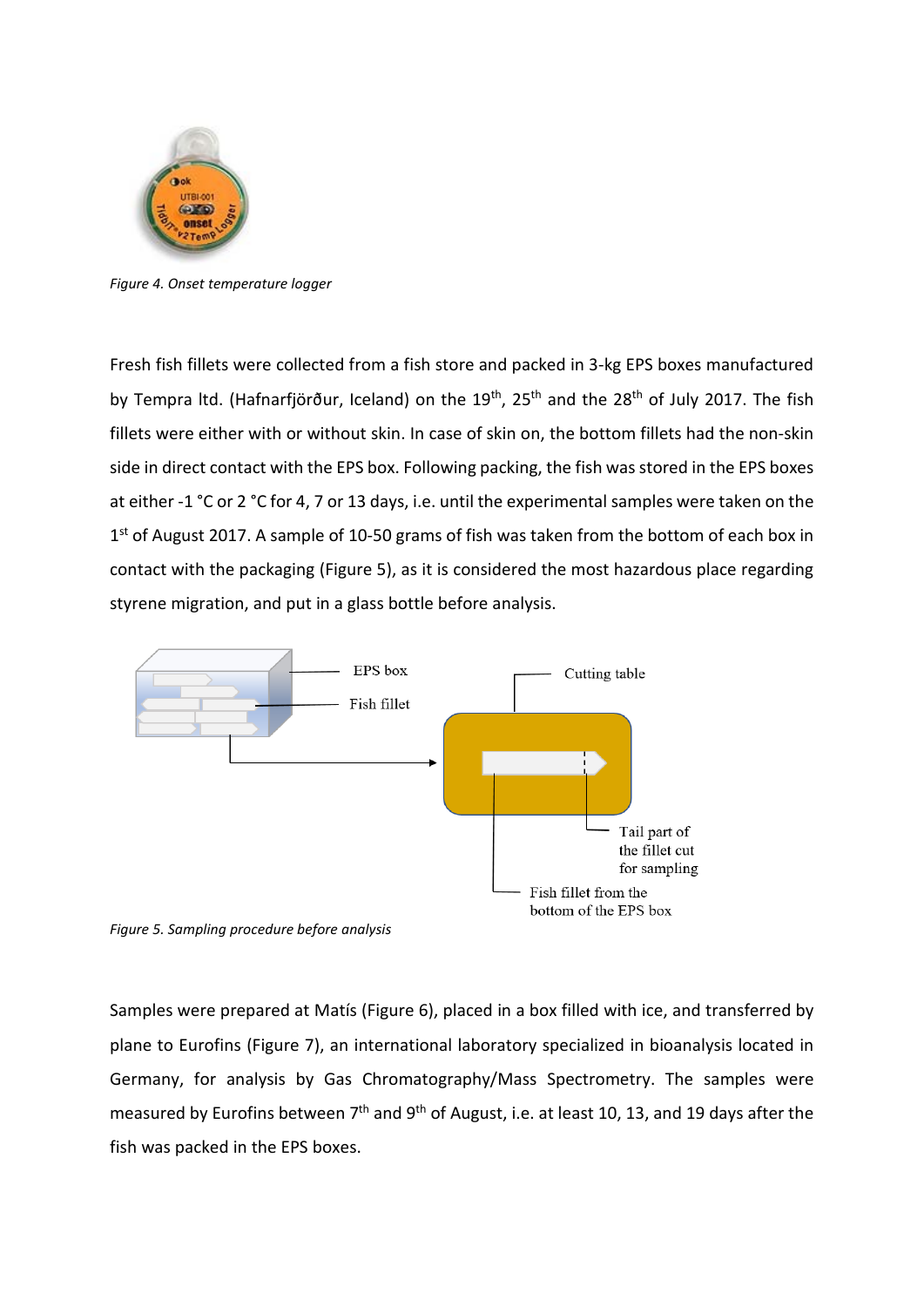

*Figure 6. Twelve samples of fish in Iceland ready for transport to Eurofins in Germany*



*Figure 7. Experimental plan for styrene migration*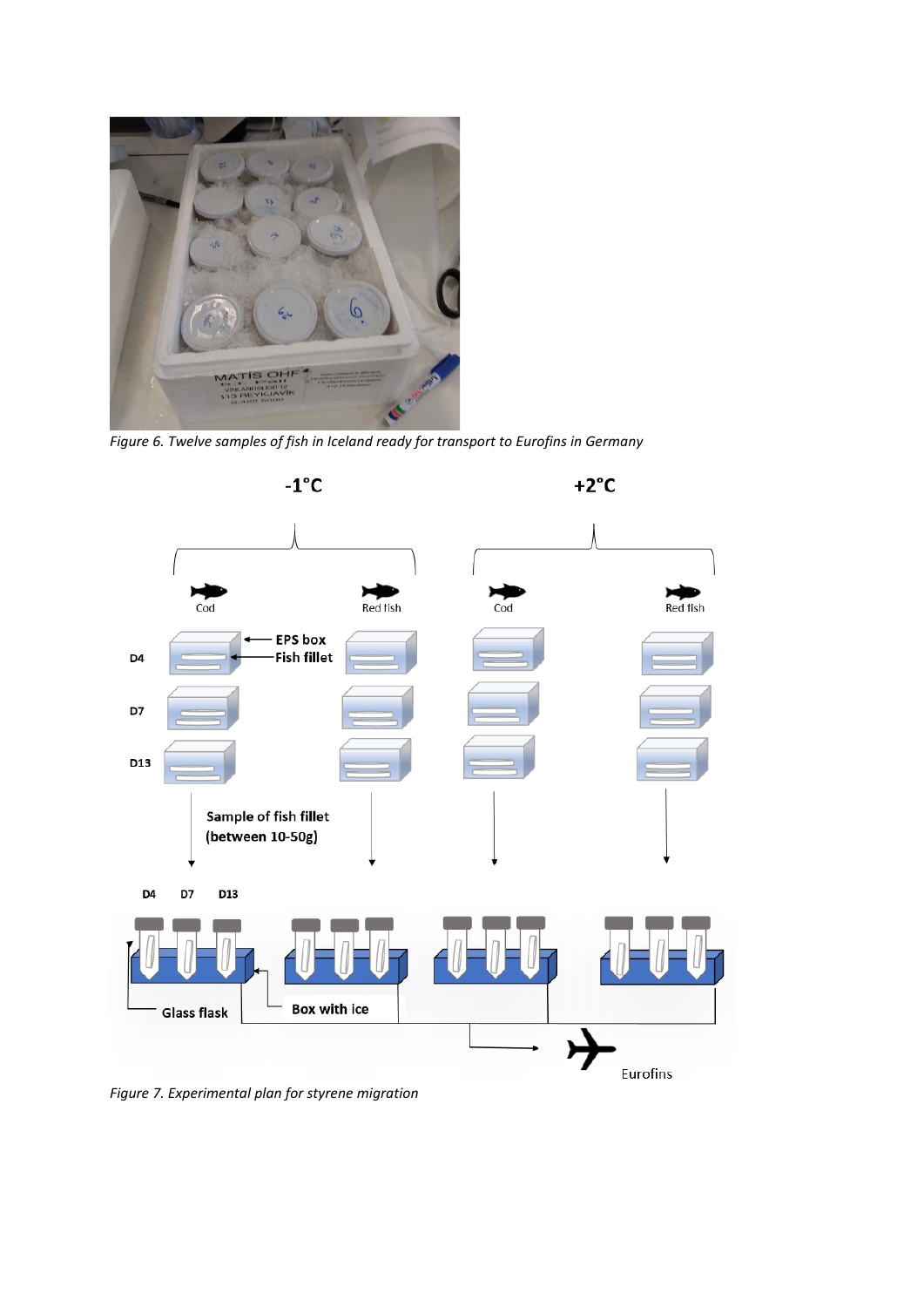## <span id="page-8-0"></span>RESULTS

#### <span id="page-8-1"></span>**Temperature**

Monitoring the temperature throughout this project was realized by Onset temperature loggers. Two loggers were placed in the air climate chamber (Figure 8), whereas one was placed in each EPS box filled with fish (see Figure 9).

We observed temperature around 0-4 °C of fish fillets at the start of the storage and due to the good insulation of the EPS boxes, a fish temperature stabilization was experienced finally after 8 days of storage in an air climate chamber set at 2 °C. The fish temperature in the chamber set at -1 °C was slightly higher than the set point temperature, i.e. around 0 °C.



*Figure 8. Ambient temperature during storage of fresh fish fillets in EPS boxes in a styrene migration study*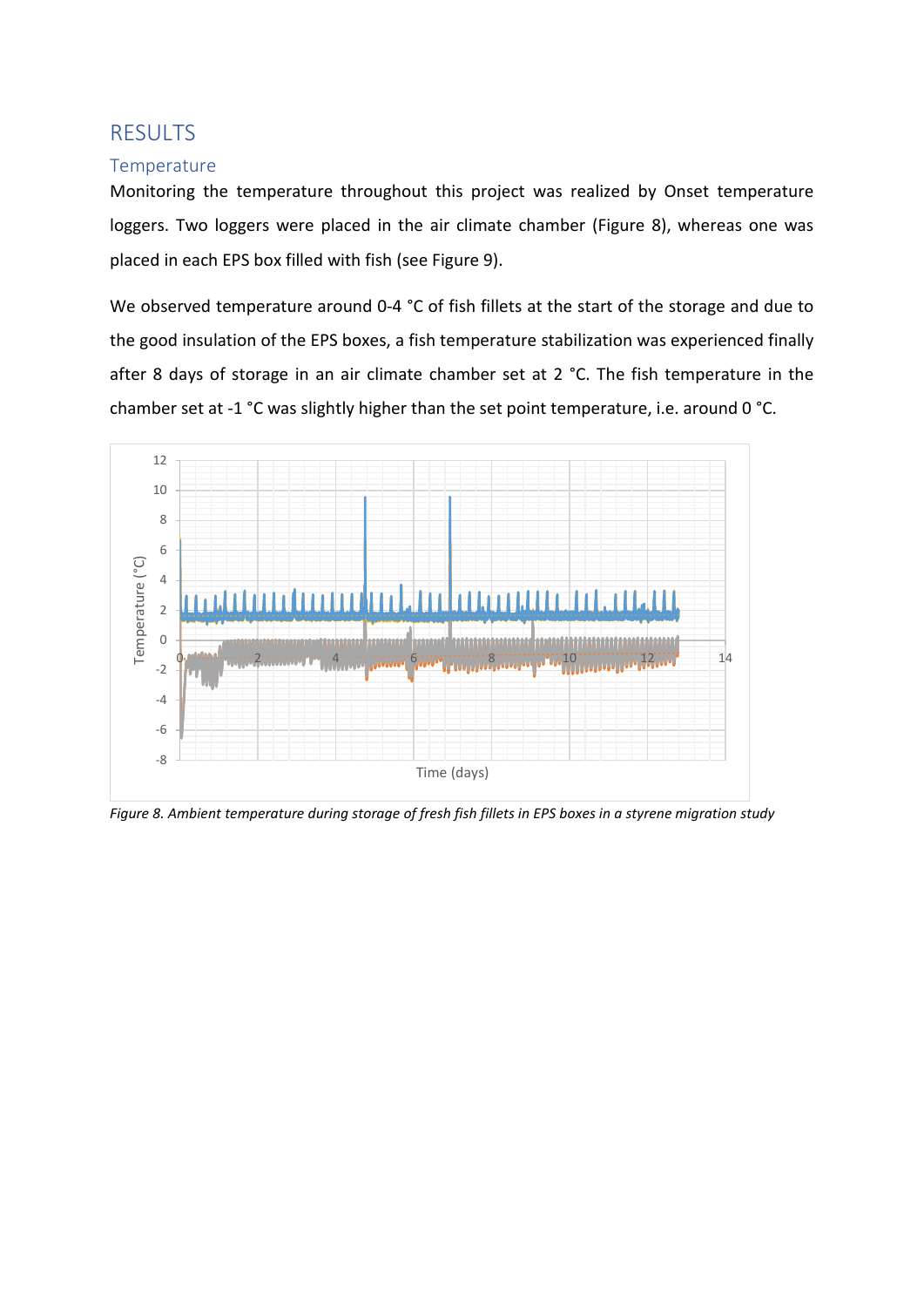

*Figure 9. Fish temperature in EPS boxes during storage in a styrene migration study*

### <span id="page-9-0"></span>Diffusion of styrene in the fish muscle

The results from the German laboratory show that all 12 samples of fish fillets presented styrene migration below 0.01 mg/kg (Table 1). It should be noted that the fish fillets were stored in the EPS boxes with direct contact between fish flesh without skin and EPS for 4, 7 and 13 days, respectively. During the analysis, not only styrene but also other components were looked for in the fish: benzene, ethylbenzene, toluene, xylene (ortho-) and m-/-p-xylene. The results for these other solvent residues are <0.01 mg/kg for all the 12 samples of fish.

| Storage temp.   -1 °C  |        |         | 2 °C   |         |
|------------------------|--------|---------|--------|---------|
| No. of storage days in |        |         |        |         |
| EPS until sampling     | cod    | redfish | cod    | redfish |
| 4                      | < 0.01 | < 0.01  | < 0.01 | < 0.01  |
|                        | < 0.01 | < 0.01  | < 0.01 | < 0.01  |
| 13                     | < 0.01 | < 0.01  | < 0.01 | < 0.01  |

**Table 1. Rate of styrene migration from EPS into fish (mg styrene/kg fish)**

## <span id="page-9-1"></span>**CONCLUSION**

The results from the styrene migration are encouraging, all samples had styrene content below 0.01 mg/kg.

The FDA's acceptable daily intake value of styrene is 90 mg per person per day [\(https://plasticfoodservicefacts.com/main/Safety/Safety-of-PS-Foodservice-Products\)](https://plasticfoodservicefacts.com/main/Safety/Safety-of-PS-Foodservice-Products), which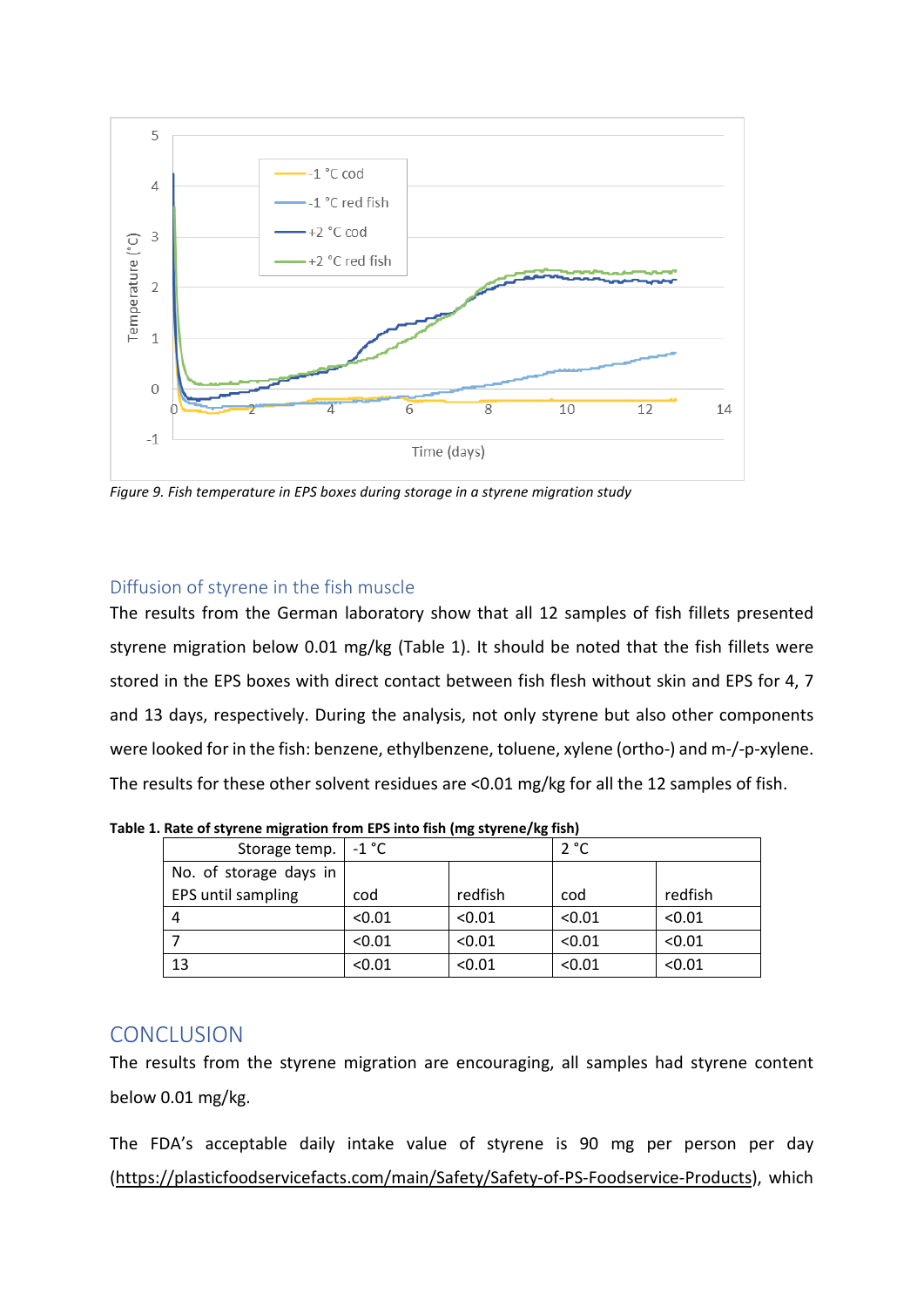means that one could eat at least 9000 kg per day of the fish used in the current study without reaching FDA's limit of 90 mg of styrene.

Thus, it seems that for the storage duration of fish fillets in EPS boxes (4-13 days) and temperatures (-1 °C, 2 °C) considered in this study, styrene migration is very limited and the cod and redfish fillets appear to be safe from high levels of styrene content.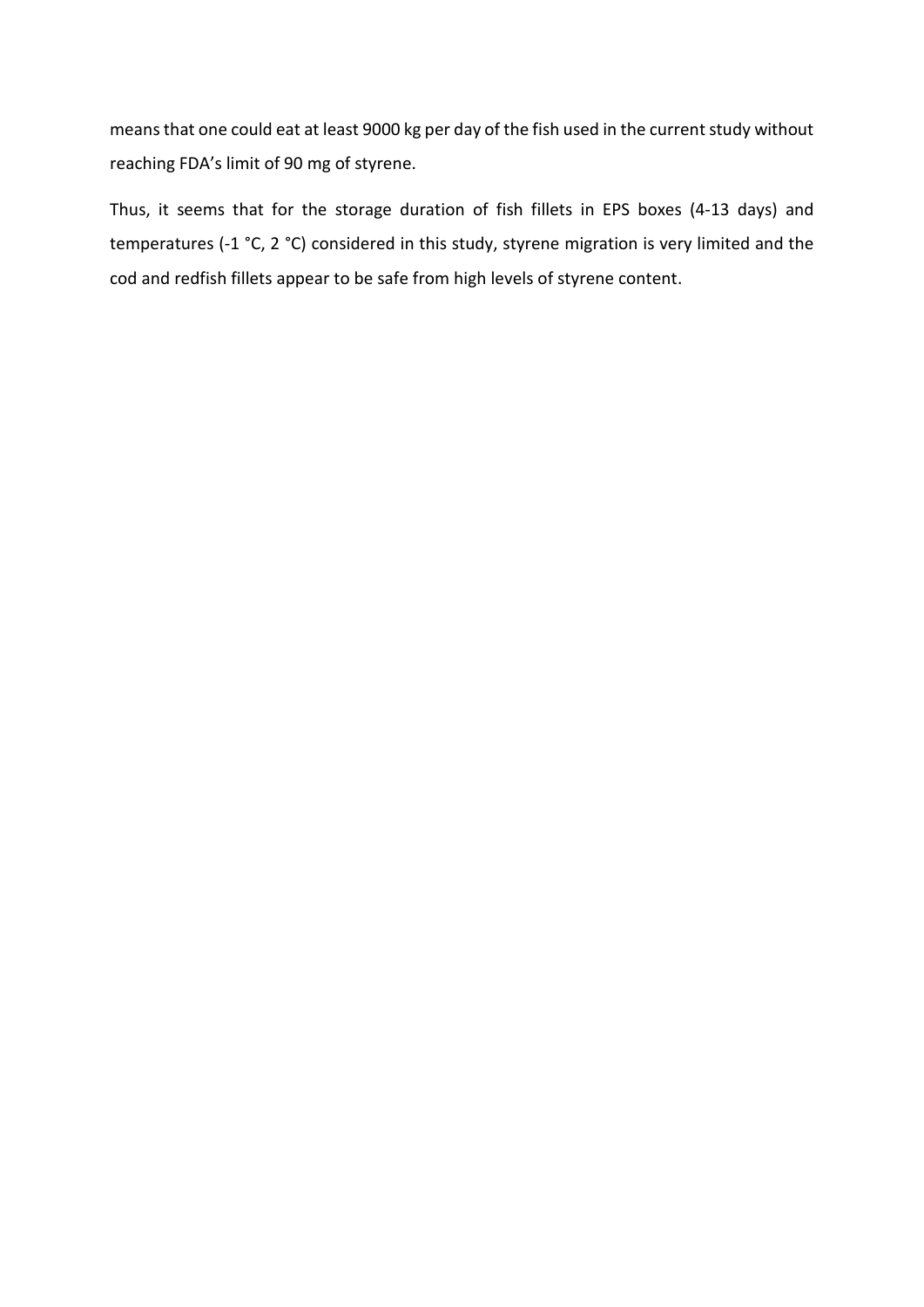# <span id="page-11-0"></span>**REFERENCES**

Tawfik, M.S., H. BaAbdullah, et al. (2014). "Migration level of monostyrene in most vulnerable foods handled and stored in polystyrene containers and their impact on the daily intake". *Pakistan Journal of Food Sciences*. 4(1): 57-63.

Lickly, T.D., Lehr K.M., Welsh G.C., et al. (1995). "Migration of Styrene from Polystyrene Foam Food-contact Articles". *The Food Chemical Toxicology*. 33(6): 475-81

Plastic Foodservice Packaging Group (2015) "The Safety of Styrene-Based Polymers for food contact Use 2013". Available at [https://plasticfoodservicefacts.com/Safety-of-Styrene-](https://plasticfoodservicefacts.com/Safety-of-Styrene-Based-Polymers-for-Food-Contact)[Based-Polymers-for-Food-Contact.](https://plasticfoodservicefacts.com/Safety-of-Styrene-Based-Polymers-for-Food-Contact)

American Chemistry Council (2014). "Polystyrene" Available at: [https://www.chemicalsafetyfacts.org/wp](https://www.chemicalsafetyfacts.org/wp-content/uploads/2014/05/082514_ChemSafety_Print-Polystyrene.pdf)content/uploads/2014/05/082514 ChemSafety Print-Polystyrene.pdf.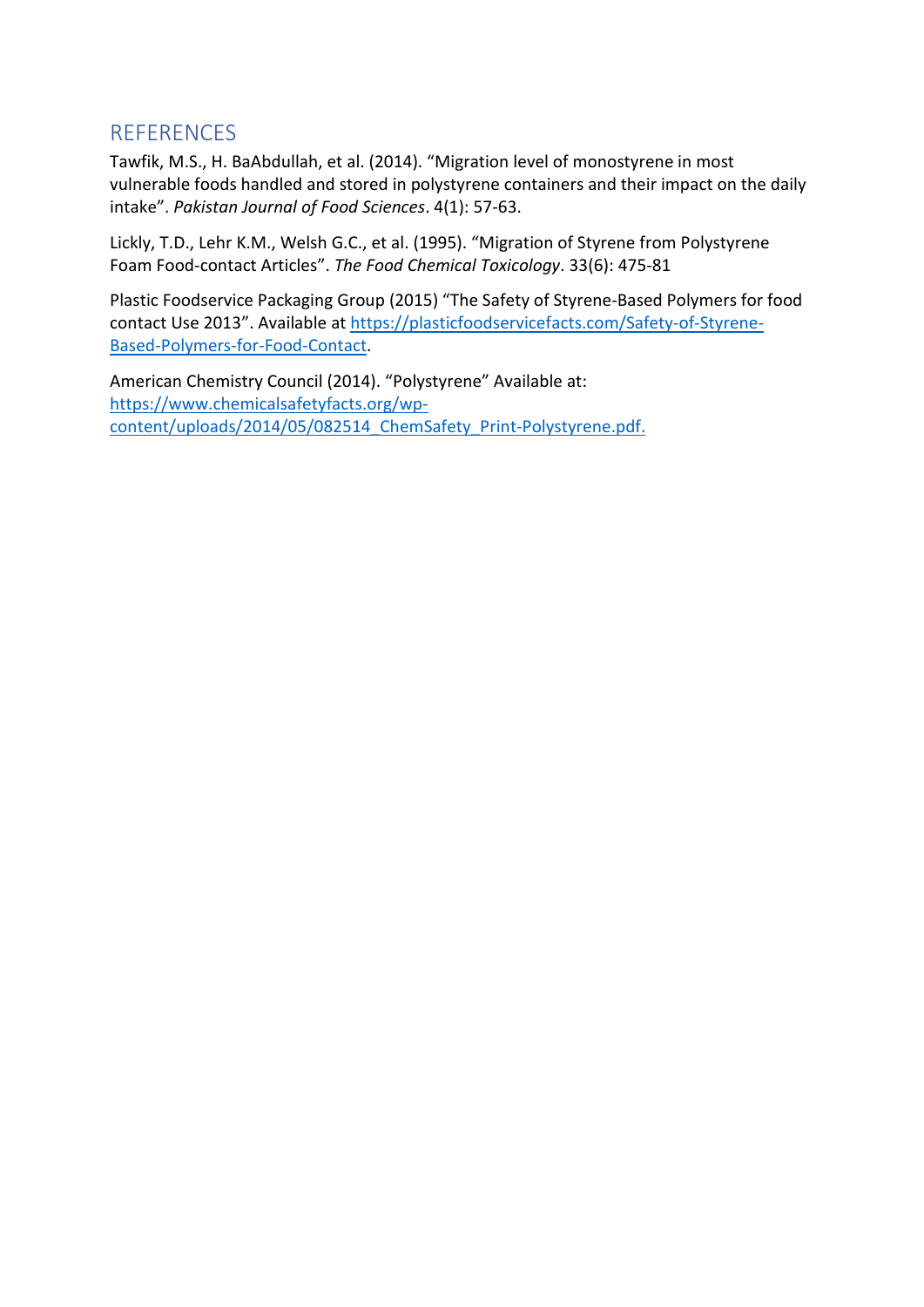# <span id="page-12-0"></span>APPENDICES

Annex 1: Sampling plan for styrene migration from EPS boxes, even numbers: cod fillets, odd numbers: redfish fillets

| $-1$ °C        | Fish weight (g) | 2 °C           | Fish weight (g) |                 |
|----------------|-----------------|----------------|-----------------|-----------------|
| A1             | 36.36           | <b>B1</b>      | 43.72           | D <sub>13</sub> |
| A2             | 48.02           | <b>B2</b>      | 43              |                 |
| A3             | 40.81           | B <sub>3</sub> | 28.57           | D7              |
| A4             | 34.52           | <b>B4</b>      | 28.29           |                 |
| A <sub>5</sub> | 32.02           | <b>B5</b>      | 26.74           | D <sub>4</sub>  |
| A <sub>6</sub> | 27.85           | <b>B6</b>      | 32              |                 |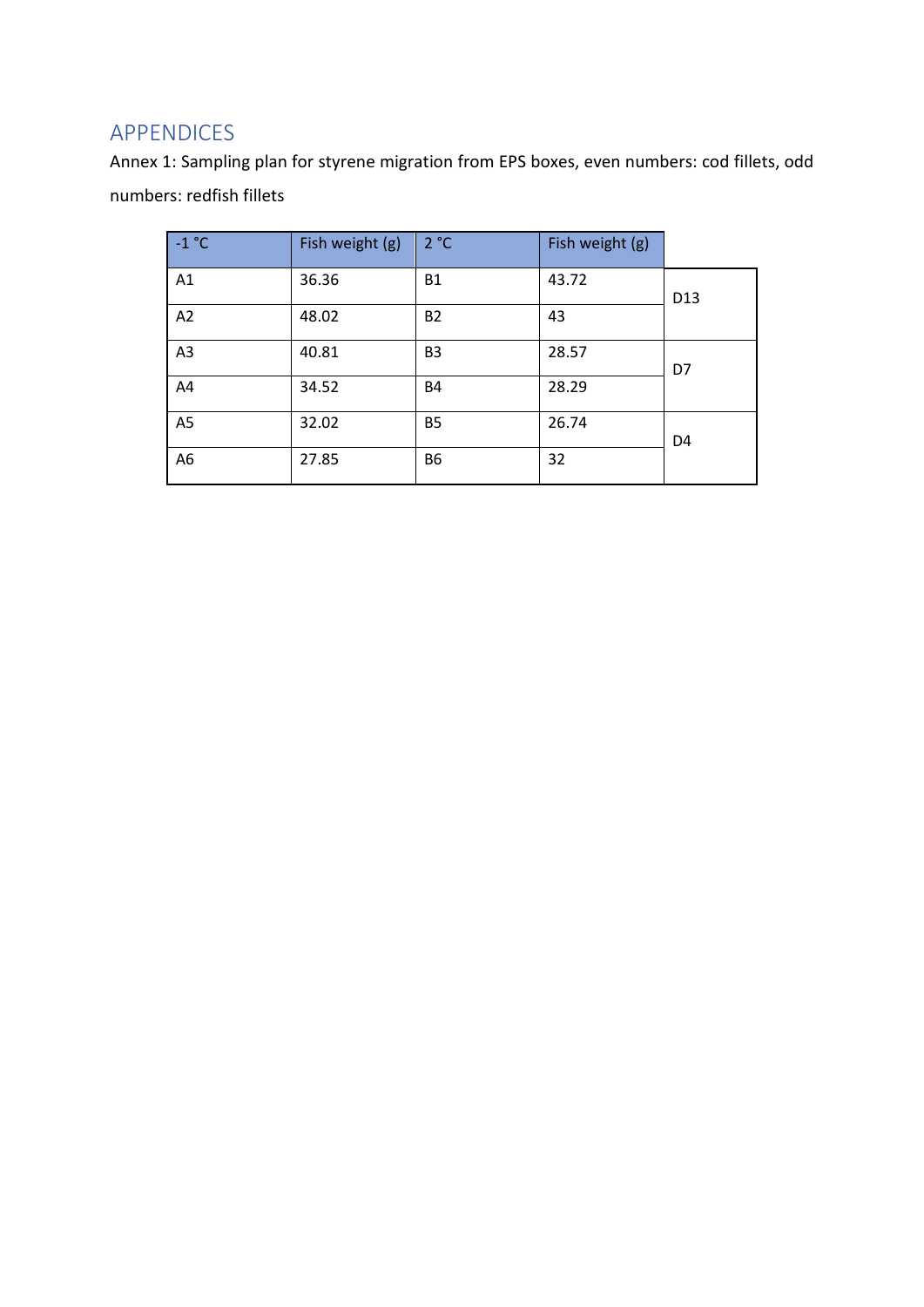Annex 2: Analytical report example on solvent residues migration